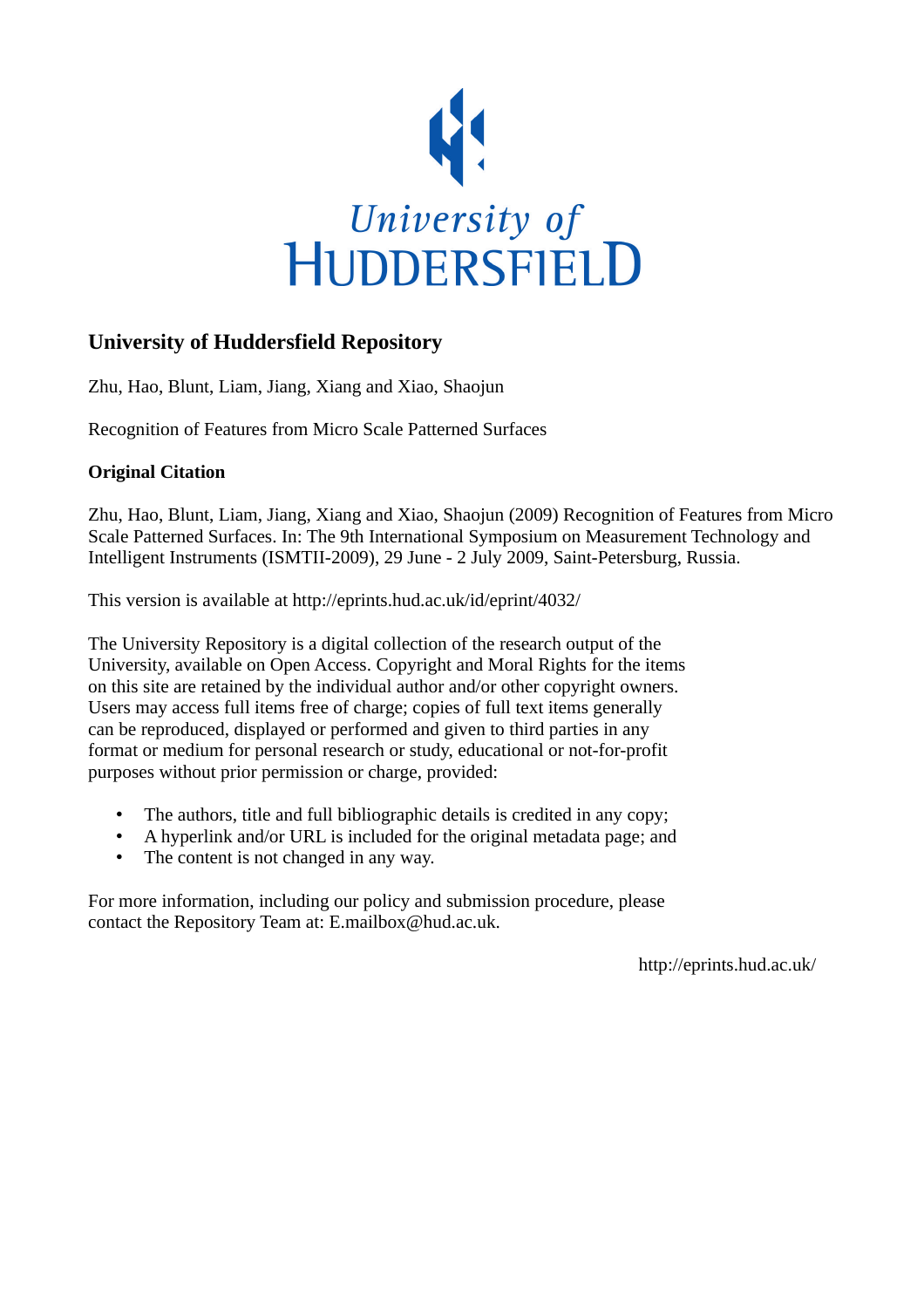# **Recognition of Features from Micro Scale Patterned Surfaces**

# H.Zhu, L.Blunt, X.Jiang\*, S.Xiao

Centre for Precision Technologies (CPT) University of Huddersfield Queensgate, Huddersfield, UK HD1 3DH \*Corresponding Author: Tel.:  $+ 44 (0) 1484 473634$  E-mail: x.jiang@hud.ac.uk

#### **Abstract**

It is recognised that surface feature is the one of the most important factors affecting the functionality and reliability of micro/nano scale patterned surfaces. The information in all surface geometrical patterns is contained in the attributes of the individual pattern features and the structural relationships between these features. To extract this information the individual pattern features need to be identified [1]. A stable syntactic extraction technique of significant surface features from what is termed a structured surface has been developed. Different feature extraction techniques applied for the different types of structured surfaces are illustrated [2-3]. Examples have been selected to demonstrate the feasibility and applicability of the surface pattern analysis techniques. Finally, experimental results will be given and discussed in this paper.

**Keywords**: Micro patterned surface, segmentation, edge detection

#### **1. Introduction**

As the rapid development in the microtechnology, especially for Mico Electro Mechanical Systems (MEMS) proceeds micro scale patterned surfaces now play an important role in many industrial fields. It is therefore vital that techniques are available which can accurately, reliably and cost-effectively characterise these micro scale patterned surfaces.

Broadly speaking, pattern recognition is a technology that concerns the description or classification of measurements. The three main approaches to pattern analysis are identified by Schalkoff as: Statistical, Syntactic and Neural Pattern Analysis [4]. The structure of a typical pattern recognition system consists a sensor (in this study, the Talysurf CCI system), a feature extraction mechanism (algorithm), and a classification or description algorithm (depending on the approach). The structure is shown in Figure 1.



Fig. 1. Typical pattern recognition system structures

### **2. Experimental investigations**

In this work a white light interferometer (Taylor Hobson CCI System) has been used in a clean room environment to measure a range of structured surfaces. For instance, a  $50\times$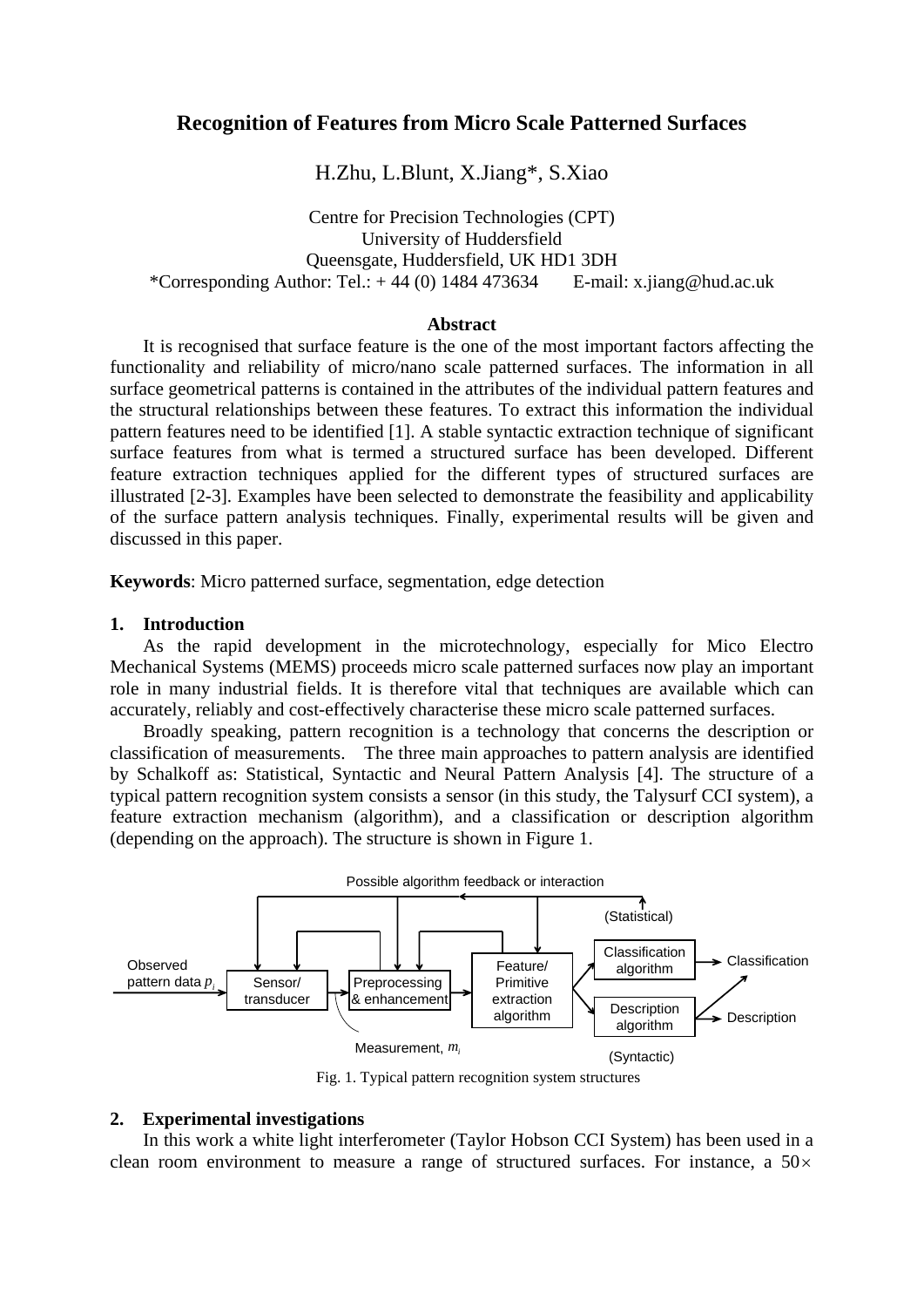objective lens allows this machine to measure a sample area of approximately  $300 \times 300 \mu m$ (imaged onto a CCD array of  $1024 \times 1024$  pixels) with a working distance of 3.4mm between lens and measured surfaces, and a measurement time of one to two minutes. Lower magnifications can be used to enable larger areas to be examined but this will increase the minimum achievable lateral resolution. The major specifications of the Taylor Hobson CCI System are summarised in table 1.

| Talysurf CCI 3000              | Specifications         |
|--------------------------------|------------------------|
| Vertical resolution            | 0.01nm                 |
| Maximum lateral resolution     | $0.36 \mu m$           |
| Vertical range                 | $100 \mu m$            |
| Maximum measurement area       | 7.2x7.2mm <sup>2</sup> |
| Data points                    | 1024x1024 pixel array  |
| Root mean square repeatability | 3pm                    |
| Typical measurement time       | 10-20 seconds          |

Table 1. Specifications of the Taylor Hobson CCI System

Typical measurement results are show below in Figure 2.



Fig. 2. (a) micro chip pin surface (b) laser etched landing zone of hard disk surface

### **3. Analysis of experimental data**

The classification of 3-D geometrical objects from visual data is an important pattern recognition task. This task includes feature selection, dimensionality reduction (3-D information is mapped onto a 2-D image), and the use of qualitative and structural descriptors.

Histogram equalization is a technique which consists of adjusting the grey scale of the image so that the grey level histogram of the input image is mapped onto a uniform histogram. Let the variable r represents a random variable which indicates the grey level of an image. We can assume that *r* is continuous and lies within the closed interval  $[0:1]$  with  $r=0$ representing black and  $r = 1$  representing white. For any  $r$  in the specified interval let us consider a transformation of the form.

$$
s = T(r) \tag{1}
$$

Let the original and transformed grey levels be characterized by their probability density functions  $p_r(r)$  and  $p_s(s)$  respectively. Then from elementary probability theory, if  $p_r(r)$ and  $p<sub>s</sub>(s)$  are known then the probability density function of the transformed grey level is given by: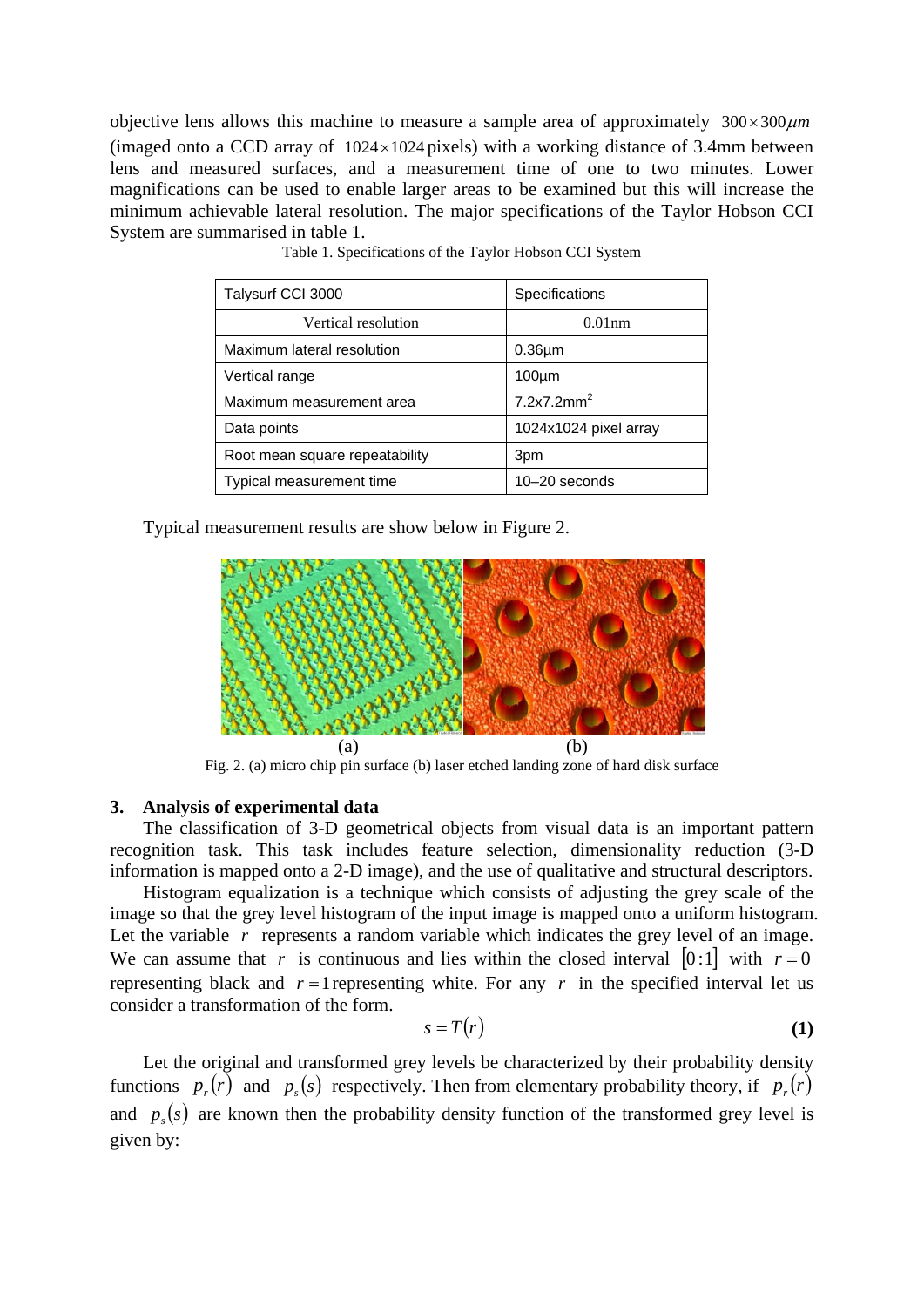$$
p_s(s) = \left[ p_r(r) \frac{dr}{ds} \right]_{r - T^{-1}(s)}
$$
 (2)

If the transformation is given by:

$$
s = T(r) = \int_0^r P_r(w) dw
$$
 (3)

Then substituting  $\frac{dr}{ds} = \frac{1}{p_r(r)}$ *r*  $=\frac{1}{\sqrt{1-\lambda}}$  in Eq. 2 we obtain  $p_s(s)=1$ . Thus it is possible to obtain a

uniformly distributed histogram of an image by the transformation described by Eq. 3.

An algorithm to implement histogram equalization for a grey level image is given below. For every pixel in the image then the grey level value is a variable *i*,  $hist[i] = hist[i] + 1$  when  $i = 0$  to  $L - 1$  for a  $L$  level image. From the histogram array, one can get a cumulative frequency of histogram  $hist_{cf}[i] = hist_{cf}[i-1] + hist[i]$ . The generated equalized histogram is given as

$$
eqhist[i] = \frac{\left[L * hist_{cf}[i] - N^2\right]}{N^2}
$$
\n(4)

Where, *L* is the number of grey levels present in the image,  $N^2$  is number of pixels in the  $N \times N$  image, [x] is the truncation of *x* to the nearest integer. Replacing the grey value *i* by *eqhist* $[i]$  for each *i*, then *eqhist* contains the new mapping of grey values.

Considering Figure 3 the histogram of the original image is non-uniform due to many surface undulations, the histogram of the equalized image has more or less a uniform density function.



Fig. 3. (a) Original image of hard disk surface (b) histogram of the image (c) equalized histogram (d) enhanced image of hard disk surface

A number of edge detectors have been developed by various researchers. Edge detection by gradient operations works fairly well with images that have sharp intensity transitions and low noise. The most important operators are the Robert operator, Sobel operator, Prewitt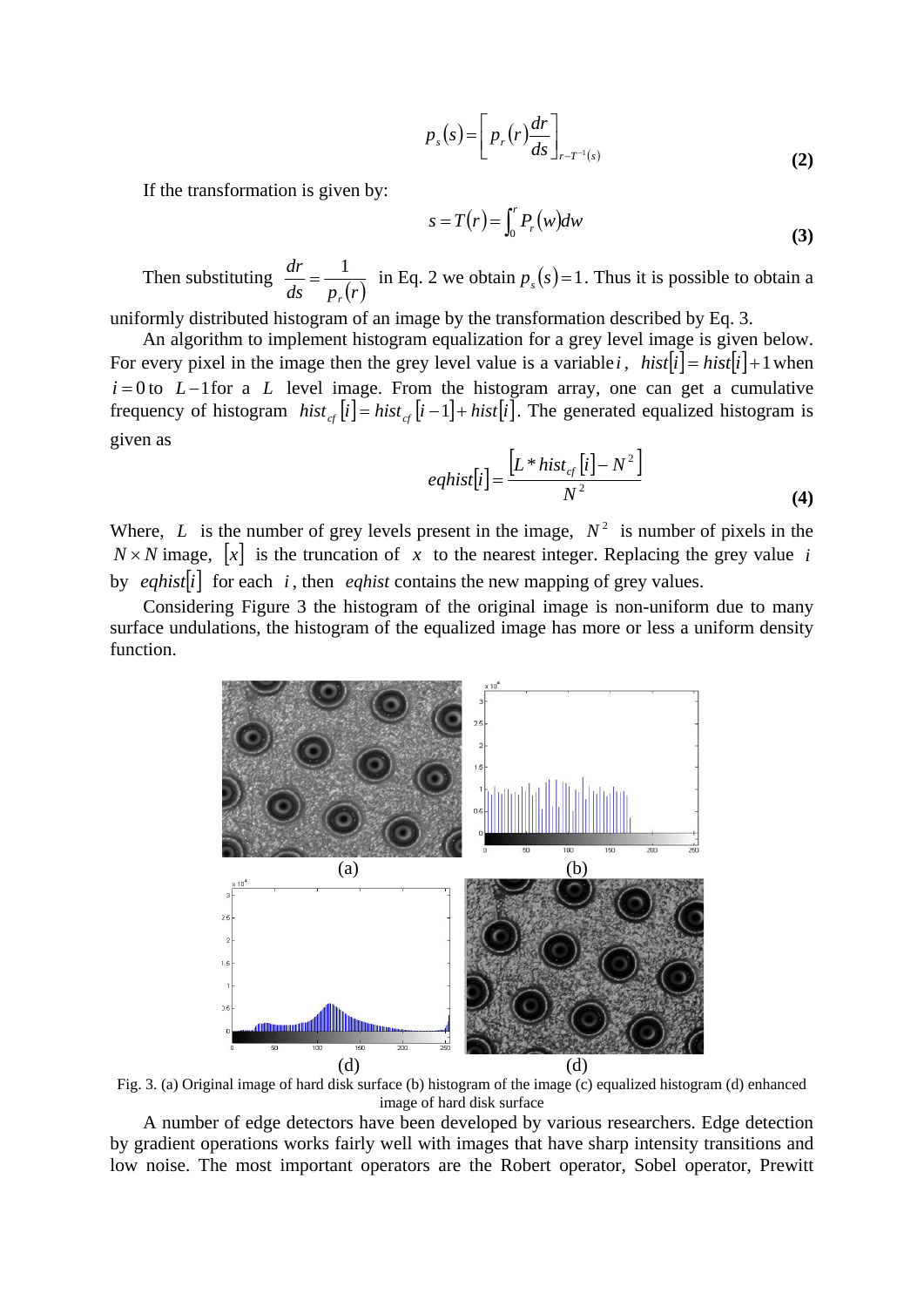operator, Canny operator and Krisch operator. In this study, the Sobel operator is selected [3]. The Sobel operator is a  $3\times 3$  neighborhood based gradient operator. The convolution masks for the Sobel operator are defined by the two kernels shown in Figure 4. The two masks are separately applied on the input image to yield two gradient components  $G<sub>x</sub>$  and  $G<sub>y</sub>$  in the horizontal and vertical orientations respectively.



Fig. 4 Sobel masks to compute (a) gradient Gx, (b) gradient Gy

The result of an edge image of an etched Si structure generated by Sobel operator is shown in Figure 5.



Fig. 5 Detection of an etched Si microstructure using Sobel edge detector

For other types of feature extraction task, for example, a chip pin surface, active contours can be used, and this is the case in the present study. Active contours or snakes are a completely different approach to feature extraction compared to the Sobel operator. An active contour is a set of points that aims to enclose a target feature i.e. the feature to be extracted. An analogy would be using a balloon to find a sharp point. An initial contour is placed outside the target feature, and is then evolved so as to enclose it. Active contours are express as an energy minimization process. The target feature is a minimum of a suitably formulated energy function. This energy function includes more than just edge information [5].

To achieve this goal, an external energy is explicitly defined that can move the zero level curves toward the object boundaries. Let  $I$  be an image, and  $g$  be the edge indicator function defined by

$$
g = \frac{1}{1 + |\nabla G_{\sigma} * I|^2}
$$
\n(5)

Where  $G_{\sigma}$  is the Gaussian kernel with standard deviation  $\sigma$ . An external energy for a function  $\Phi(x, y)$  is defined as below,

$$
\varepsilon_{g,\lambda,\nu}(\Phi) = \lambda L_g(\Phi) + \nu A_g(\Phi)
$$
\n(6)

Where  $\lambda > 0$  and *v* are constants, and the terms  $L_{g(\Phi)}$  and  $A_{g(\Phi)}$  are defined by

$$
L_g(\Phi) = \int_{\Omega} g \, \delta(\Phi) |\nabla \Phi| dx dy \tag{7}
$$

and